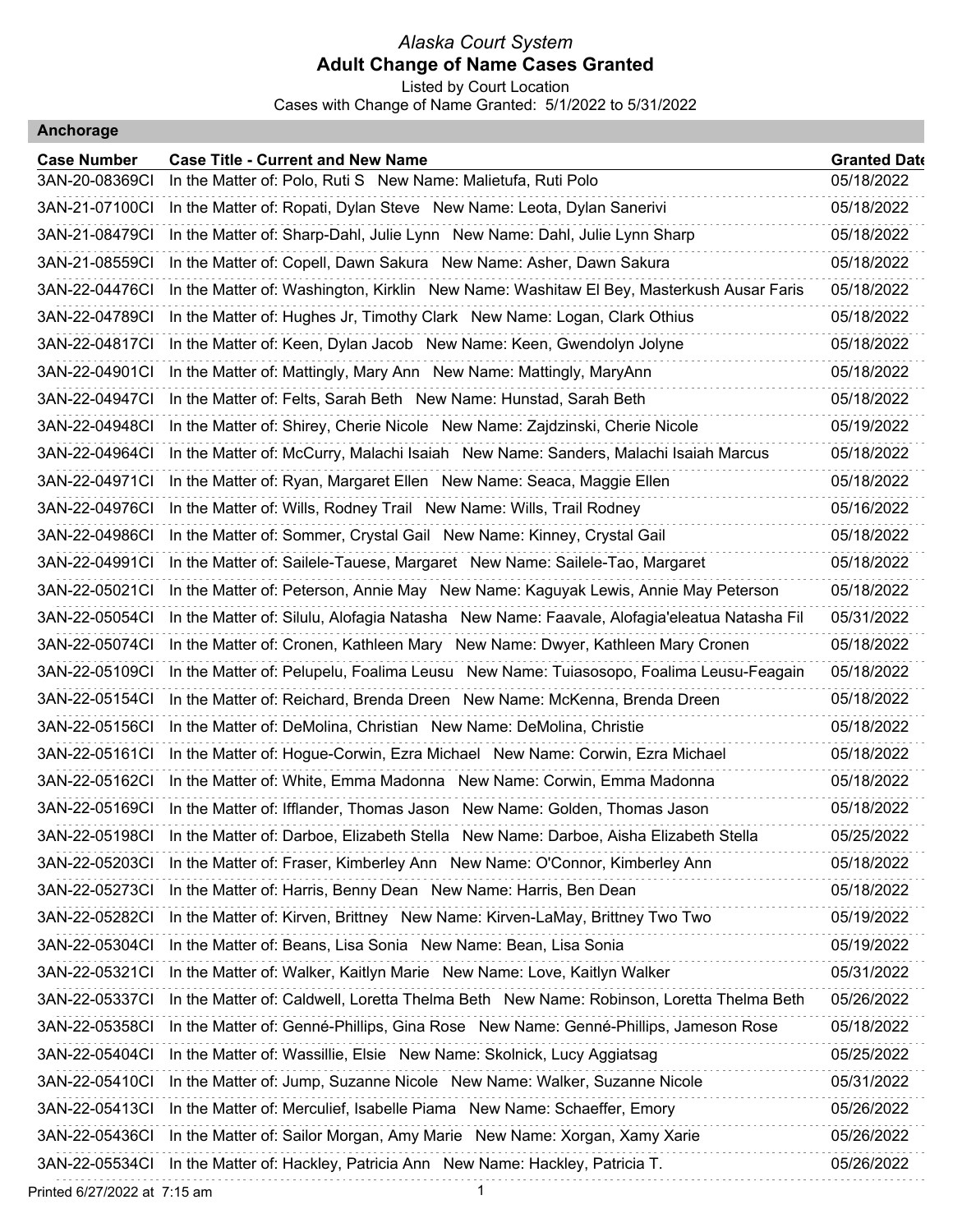Listed by Court Location

Cases with Change of Name Granted: 5/1/2022 to 5/31/2022

#### **Anchorage**

| <b>Case Number</b> | <b>Case Title - Current and New Name</b>                                                    | <b>Granted Date</b> |
|--------------------|---------------------------------------------------------------------------------------------|---------------------|
|                    | 3AN-22-05540Cl In the Matter of: Cooper-Drew, Michelle Renee New Name: Drew, Michelle Renee | 05/26/2022          |
|                    | 3AN-22-05542Cl In the Matter of: Dickens, Justin Todd New Name: Dickens, Zoe                | 05/31/2022          |

*End of Report for Anchorage*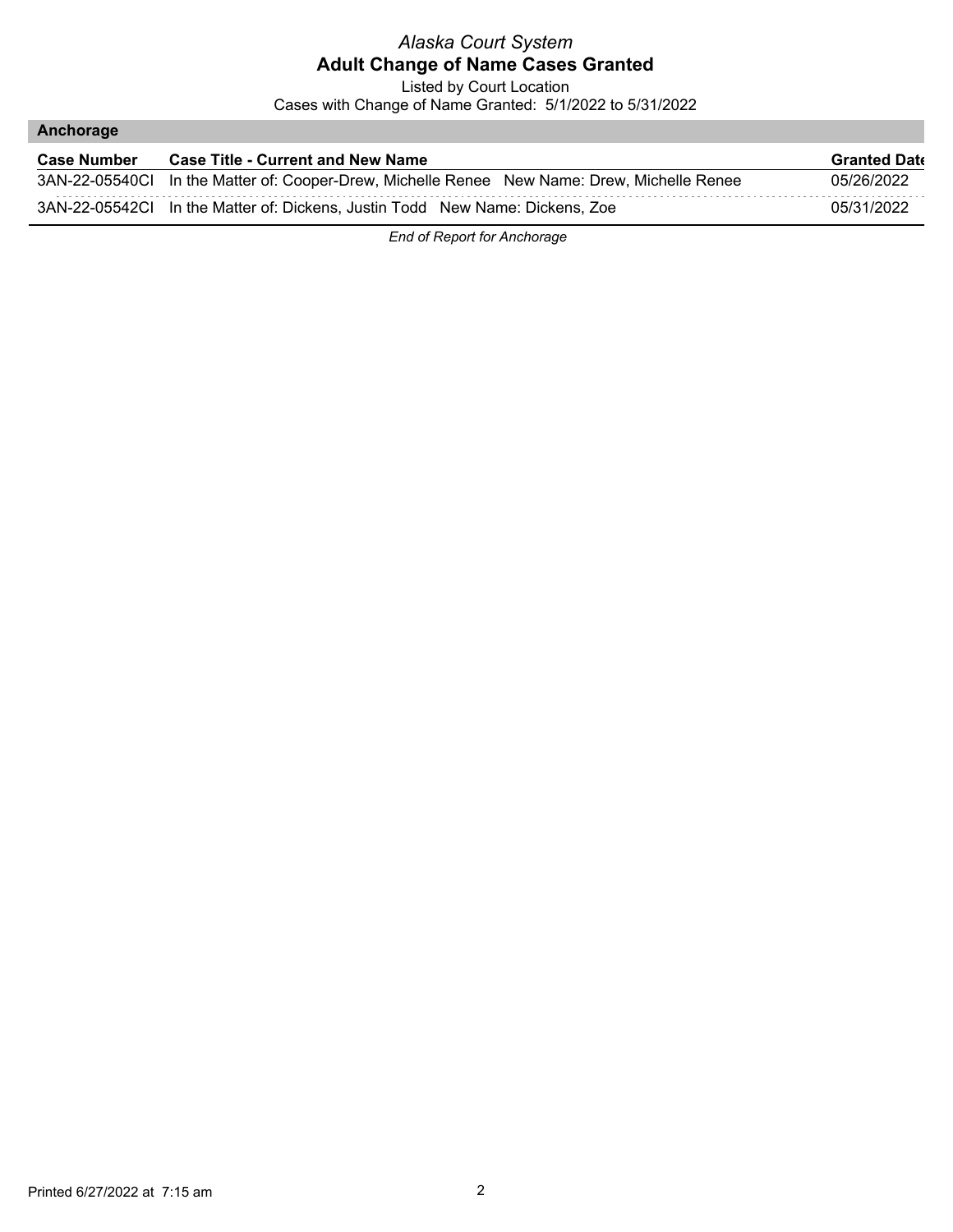Listed by Court Location Cases with Change of Name Granted: 5/1/2022 to 5/31/2022

| <b>Fairbanks</b> |  |  |  |
|------------------|--|--|--|
|------------------|--|--|--|

| <b>Case Number</b> | <b>Case Title - Current and New Name</b>                                                    | <b>Granted Date</b> |
|--------------------|---------------------------------------------------------------------------------------------|---------------------|
| 4FA-21-02239CI     | In the Matter of: Smith, Trey Gabriel New Name: Suzuki-Smith, Rei Gabriel                   | 05/06/2022          |
| 4FA-22-01057CL     | In the Matter of: Pender, Julia Marie New Name: Pender, Julian Milo                         | 05/04/2022          |
|                    | 4FA-22-01071Cl In the Matter of: Eckert, Dawn Audrey New Name: Olund, Dawn Audrey           | 05/04/2022          |
|                    | 4FA-22-01126Cl In the Matter of: Ferrand, Brandon Degamo New Name: Moritomo, Brandon Degamo | 05/04/2022          |
|                    | 4FA-22-01224Cl In the Matter of: Wilson, Kelly Sherice New Name: Sherice, Kelly             | 05/06/2022          |
| 4FA-22-01322CI     | In the Matter of: Toloa, Jamie New Name: Suka, Jamie Love                                   | 05/06/2022          |
|                    | 4FA-22-01363Cl In the Matter of: Smith, James Clyde New Name: Grochala, Nora Winter Tan     | 05/05/2022          |

*End of Report for Fairbanks*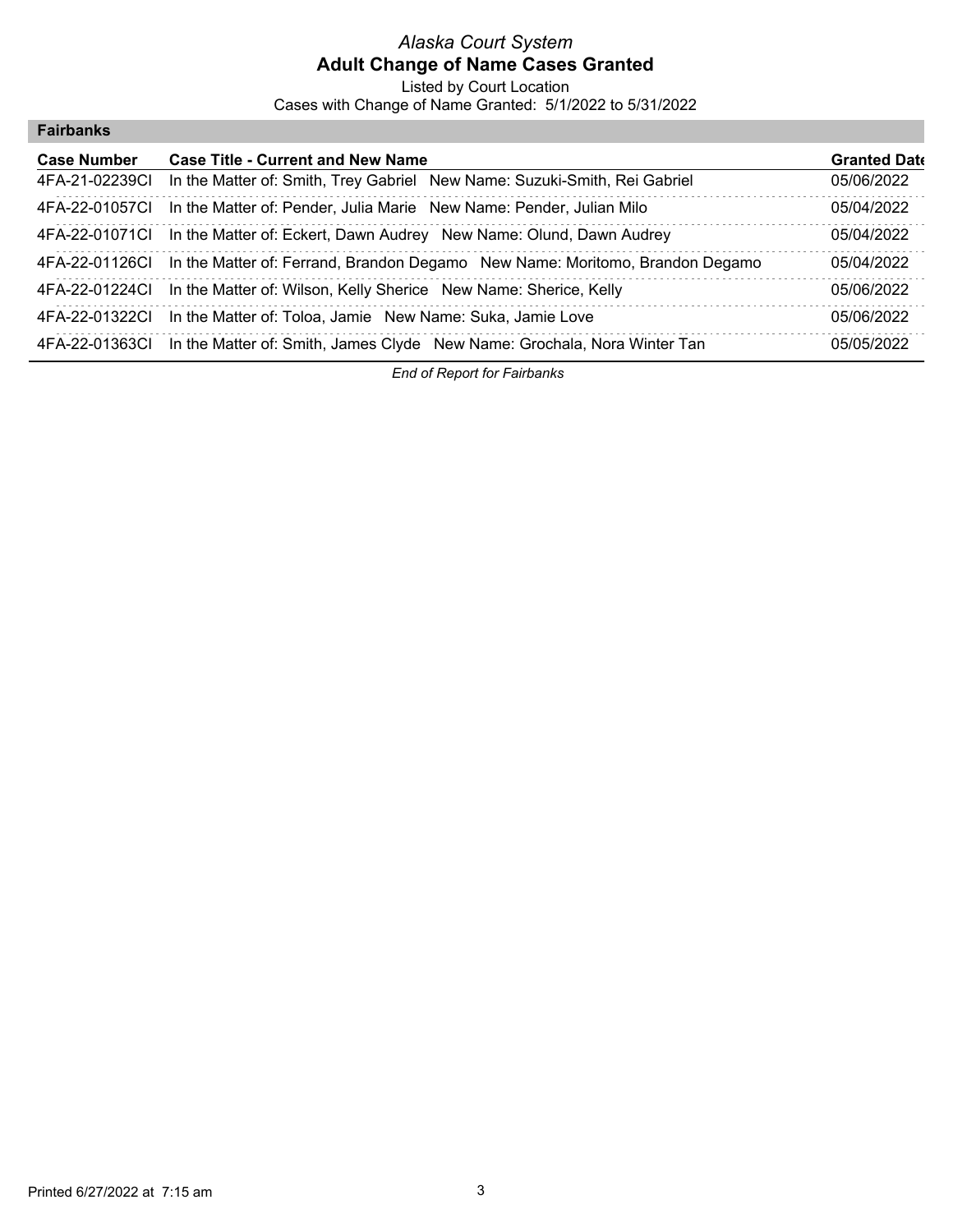Listed by Court Location

Cases with Change of Name Granted: 5/1/2022 to 5/31/2022

#### **Fort Yukon**

| <b>Case Number</b> | <b>Case Title - Current and New Name</b>                                             | <b>Granted Date</b> |
|--------------------|--------------------------------------------------------------------------------------|---------------------|
|                    | 4FY-22-00002CI In the Matter of: Mahler, Arlene Julia New Name: Mahler, Eileen Julia | 05/04/2022          |

*End of Report for Fort Yukon*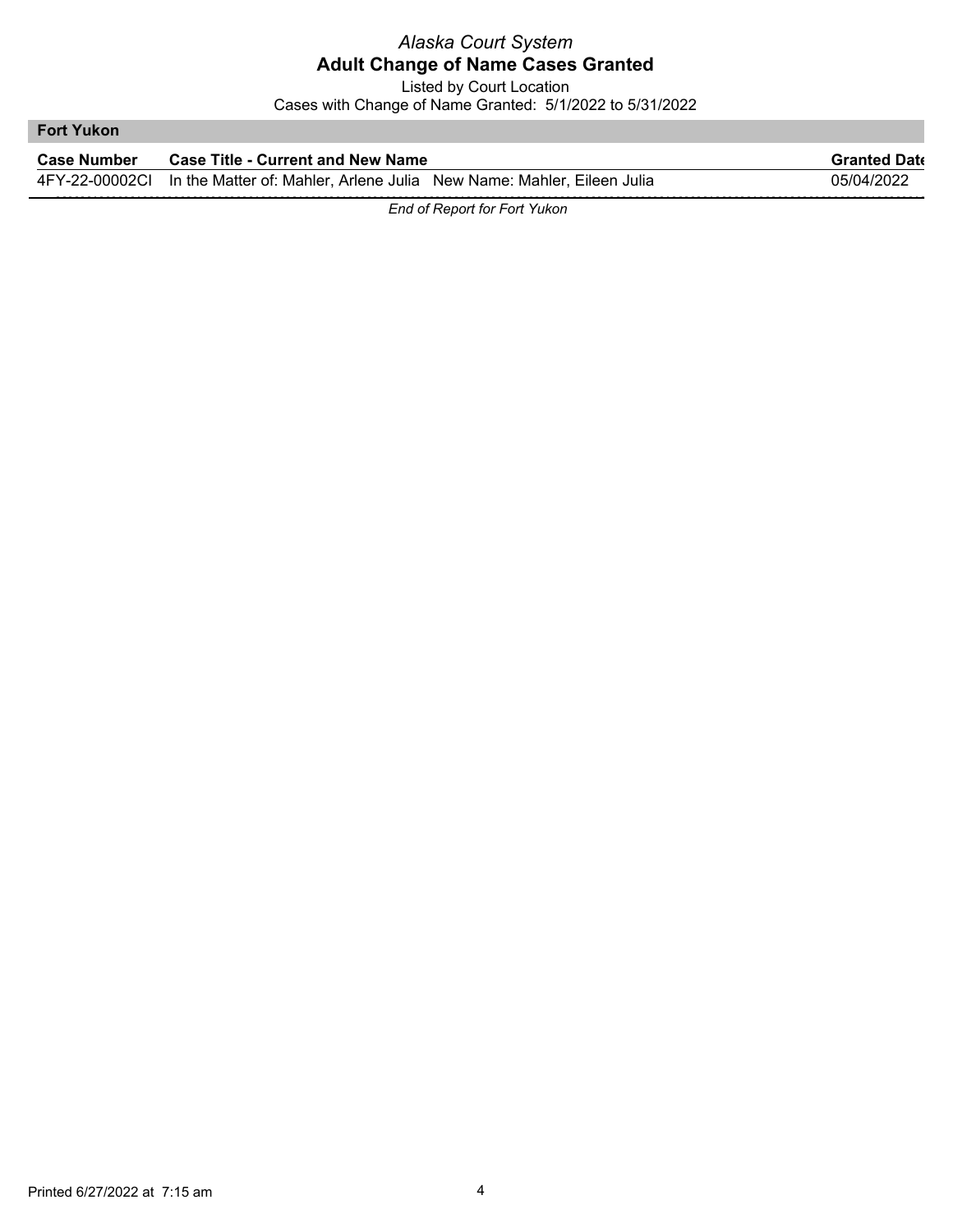Listed by Court Location

Cases with Change of Name Granted: 5/1/2022 to 5/31/2022

#### **Glennallen**

| <b>Case Number</b> | <b>Case Title - Current and New Name</b> |                                                                                                    | <b>Granted Date</b> |
|--------------------|------------------------------------------|----------------------------------------------------------------------------------------------------|---------------------|
|                    |                                          | 3GL-22-00006Cl In the Matter of: Nuipok, Holland Charles New Name: Nuipok, Littleman Charles Craig | 05/10/2022          |

*End of Report for Glennallen*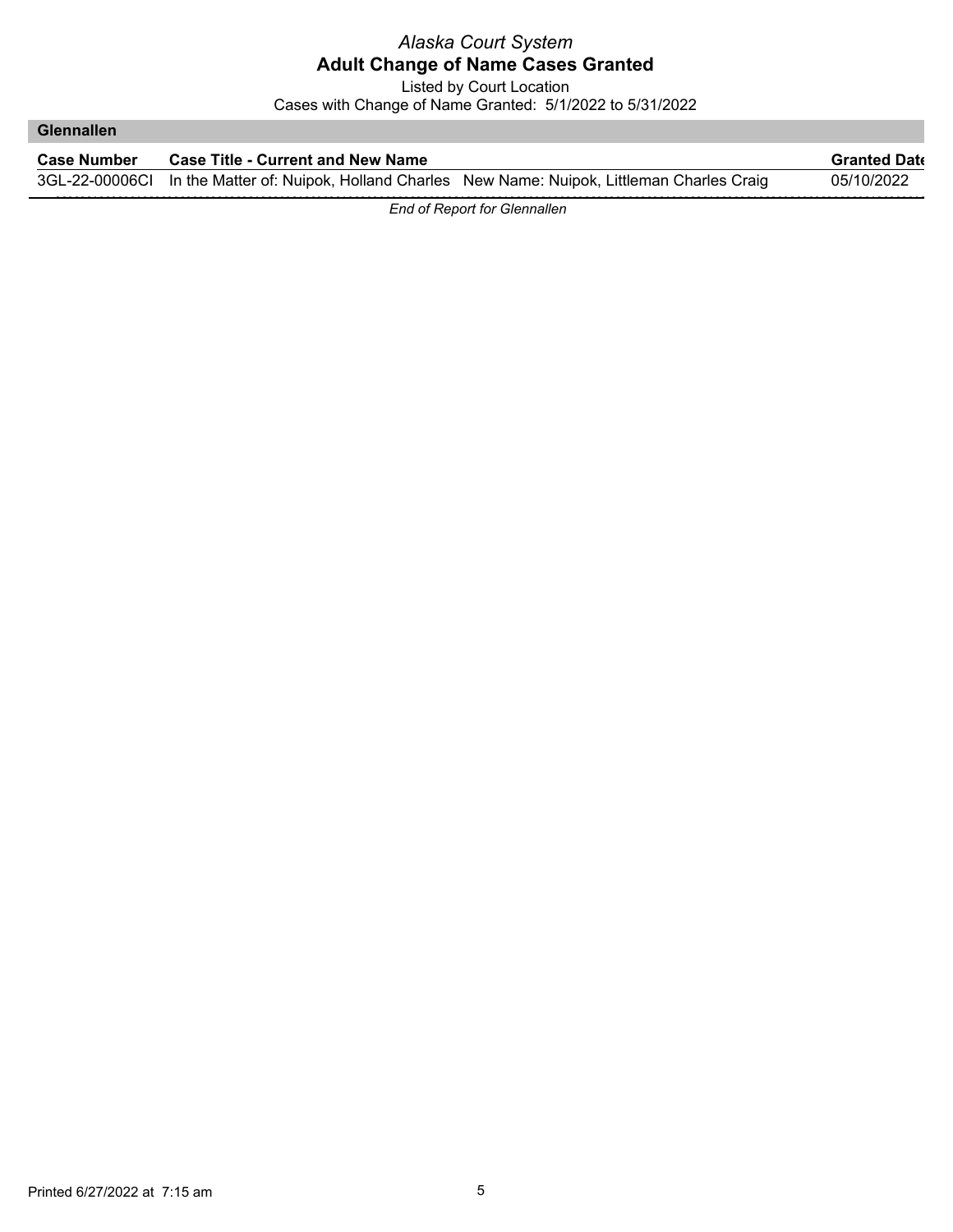Listed by Court Location

Cases with Change of Name Granted: 5/1/2022 to 5/31/2022

| Juneau             |                                                                                                 |                     |
|--------------------|-------------------------------------------------------------------------------------------------|---------------------|
| <b>Case Number</b> | <b>Case Title - Current and New Name</b>                                                        | <b>Granted Date</b> |
| 1.JU-22-00545CL    | In the Matter of: Hale, James Lee New Name: Hale, Jane Agnes                                    | 05/23/2022          |
| 1JU-22-00549CI     | In the Matter of: Thorsteinson, Jennifer Anne New Name: Loesch, Jennifer Anne                   | 05/18/2022          |
| 1JU-22-00566CI     | In the Matter of: James, Jezray Leon New Name: Lott, Jezray Leon                                | 05/25/2022          |
| 1JU-22-00568CI     | In the Matter of: Wright, Tina Lee New Name: DeAsis-Samaniego, Tina Lee                         | 05/19/2022          |
| 1.IU-22-00574CL    | In the Matter of: Sellers, Shana Lee New Name: Droke, Shana Lee                                 | 05/24/2022          |
|                    | 1JU-22-00580Cl In the Matter of: Goertzen, Bridgett Maureen New Name: Goertzen, Bridget Maureen | 05/27/2022          |

*End of Report for Juneau*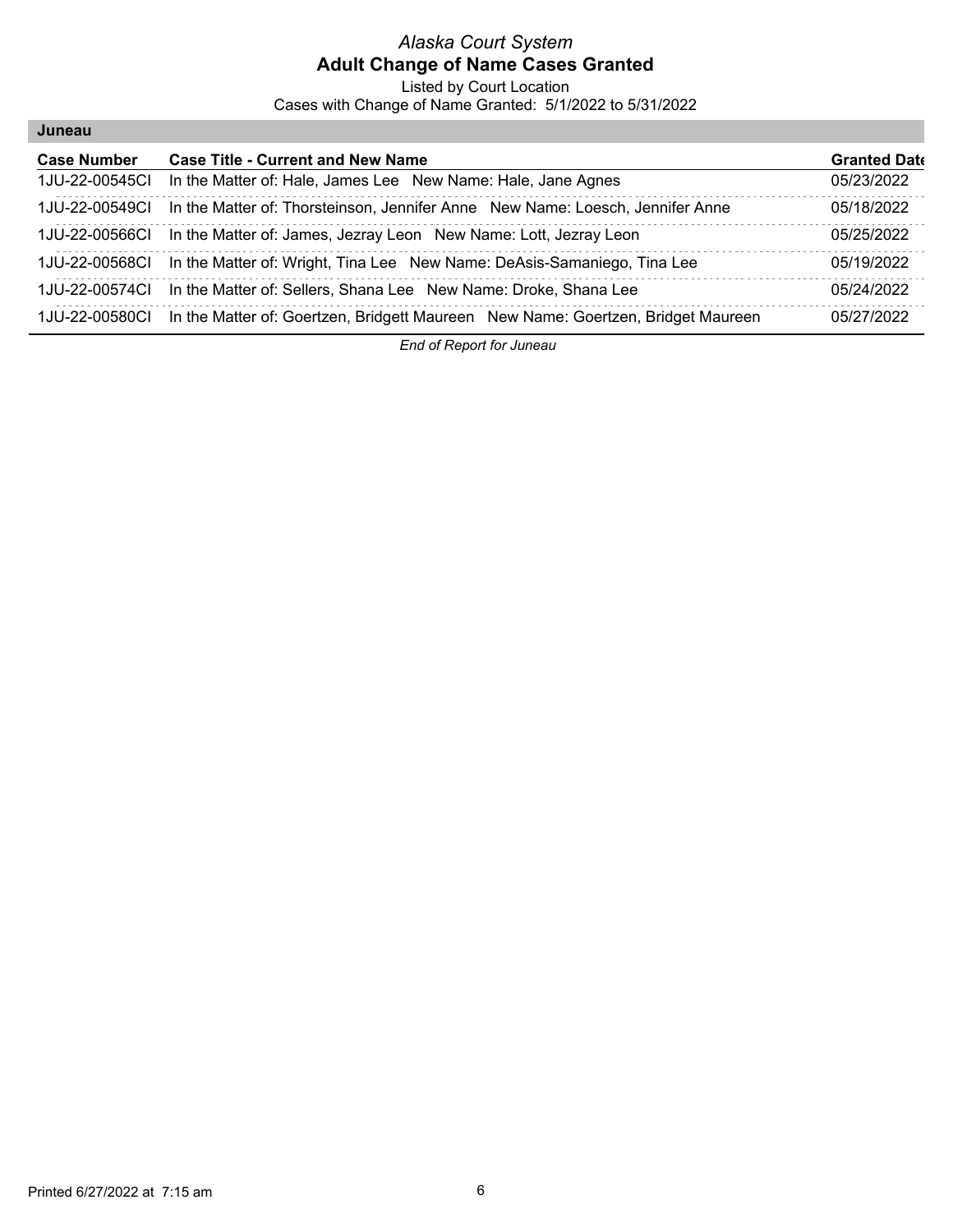Listed by Court Location Cases with Change of Name Granted: 5/1/2022 to 5/31/2022

| Kenai       |                                                                                               |                     |
|-------------|-----------------------------------------------------------------------------------------------|---------------------|
| Case Number | <b>Case Title - Current and New Name</b>                                                      | <b>Granted Date</b> |
|             | 3KN-22-00192Cl In the Matter of: Howze, Caroline Berrigan New Name: Hurley, Caroline Berrigan | 05/03/2022          |

*End of Report for Kenai*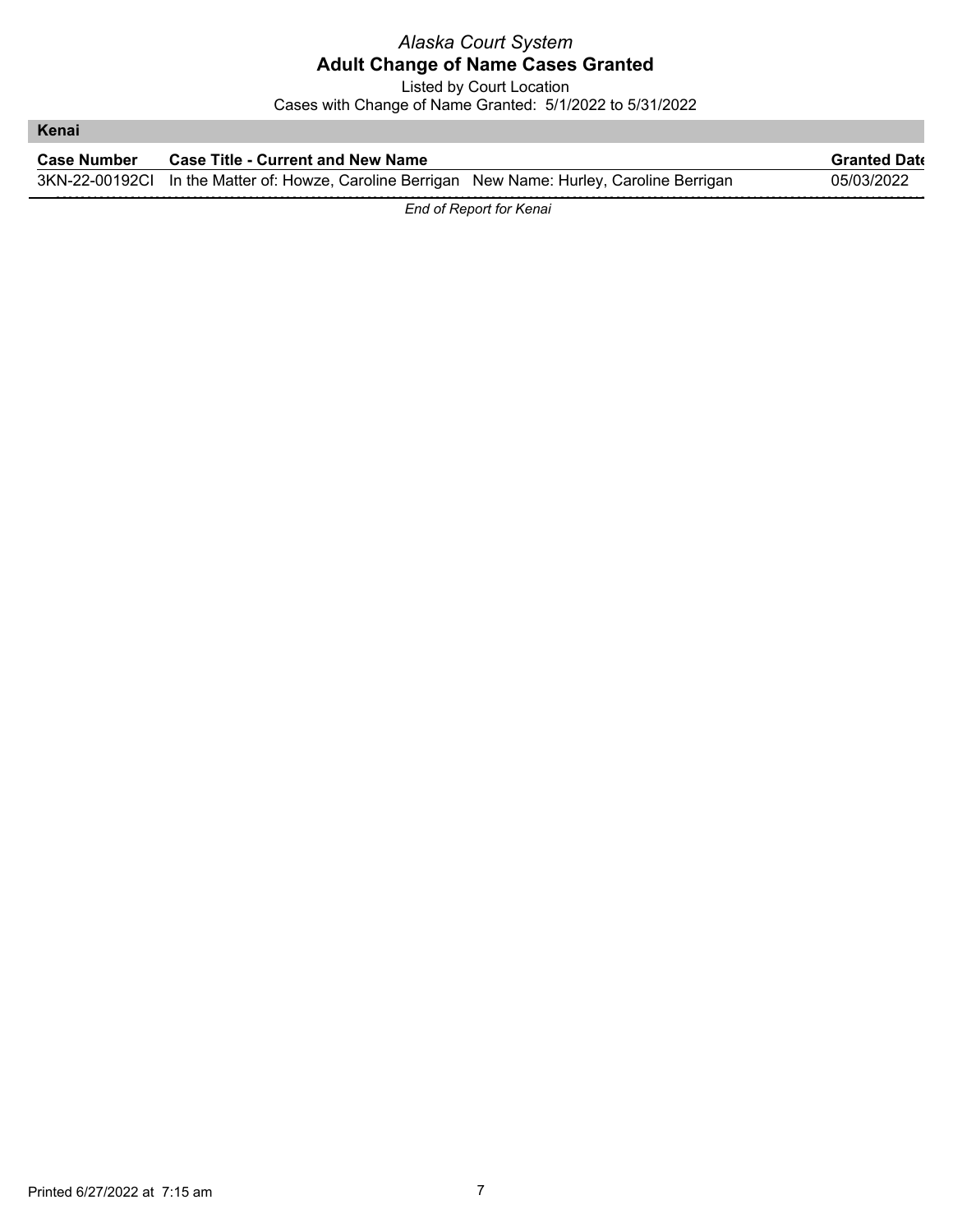Listed by Court Location

Cases with Change of Name Granted: 5/1/2022 to 5/31/2022

#### **Ketchikan**

| <b>Case Number</b> | <b>Case Title - Current and New Name</b>                                                           | <b>Granted Date</b> |
|--------------------|----------------------------------------------------------------------------------------------------|---------------------|
|                    | 1KE-22-00096Cl In the Matter of: Spigai, Deborah Juliann New Name: Olsen, Deborah Juliann          | 05/02/2022          |
|                    | 1KE-22-00107Cl In the Matter of: Nermo-Brendible, Daniel Phillip New Name: Brendible, Daniel Nermo | 05/09/2022          |
|                    | 1KE-22-00115Cl In the Matter of: Maka, Maureen New Name: Northway, Maureen Maka                    | 05/24/2022          |

*End of Report for Ketchikan*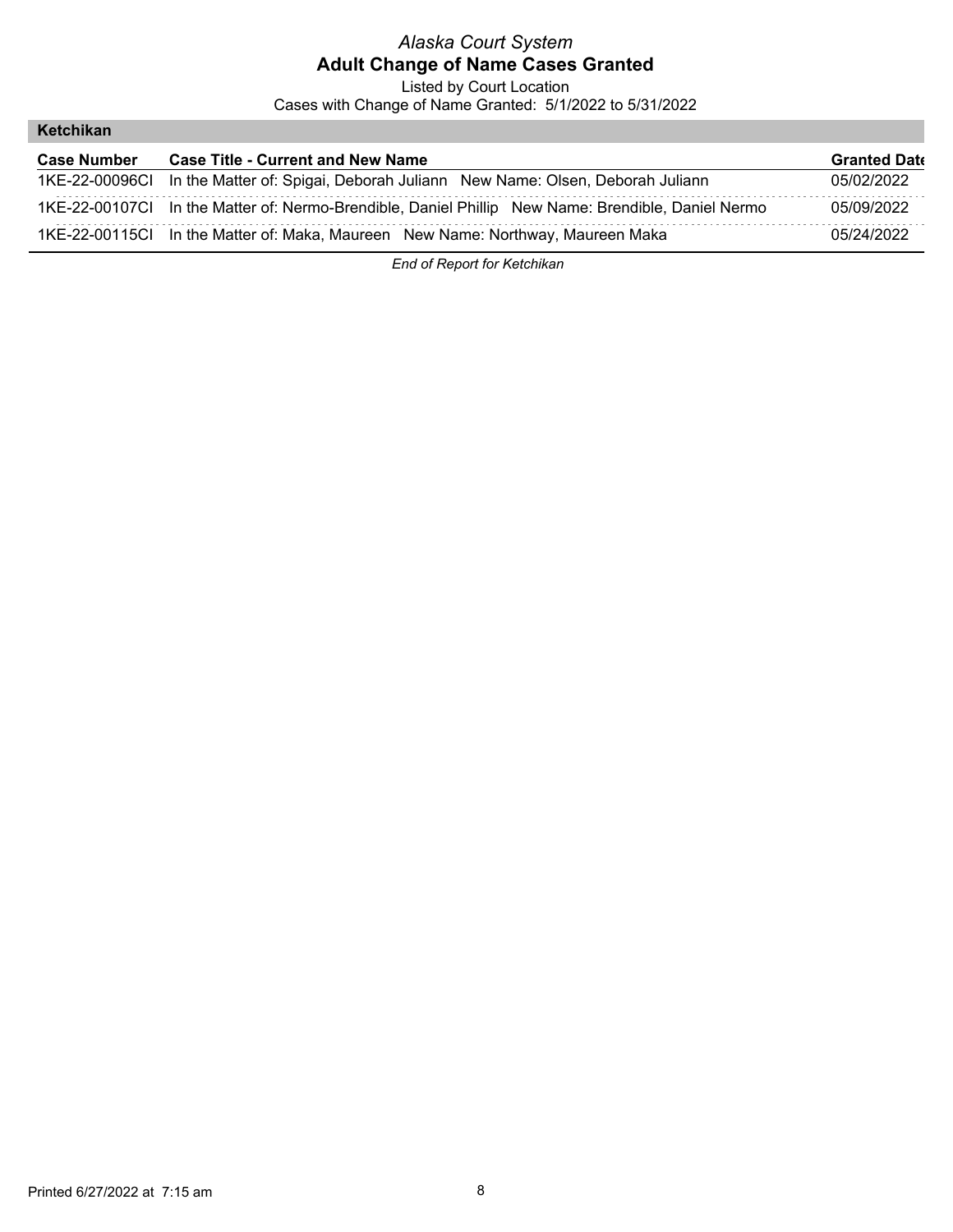Listed by Court Location

Cases with Change of Name Granted: 5/1/2022 to 5/31/2022

#### **Kodiak**

| <b>Case Number</b> | <b>Case Title - Current and New Name</b>                                                   | <b>Granted Date</b> |
|--------------------|--------------------------------------------------------------------------------------------|---------------------|
|                    | 3KO-22-00073Cl In the Matter of: Cobban, Kylie Yvonne New Name: Cobban, Bradly Oliver      | 05/02/2022          |
|                    | 3KO-22-00079Cl In the Matter of: Pahmeier-Olson, Zachary New Name: Pahmeier-Olson, Sky Lee | 05/03/2022          |

*End of Report for Kodiak*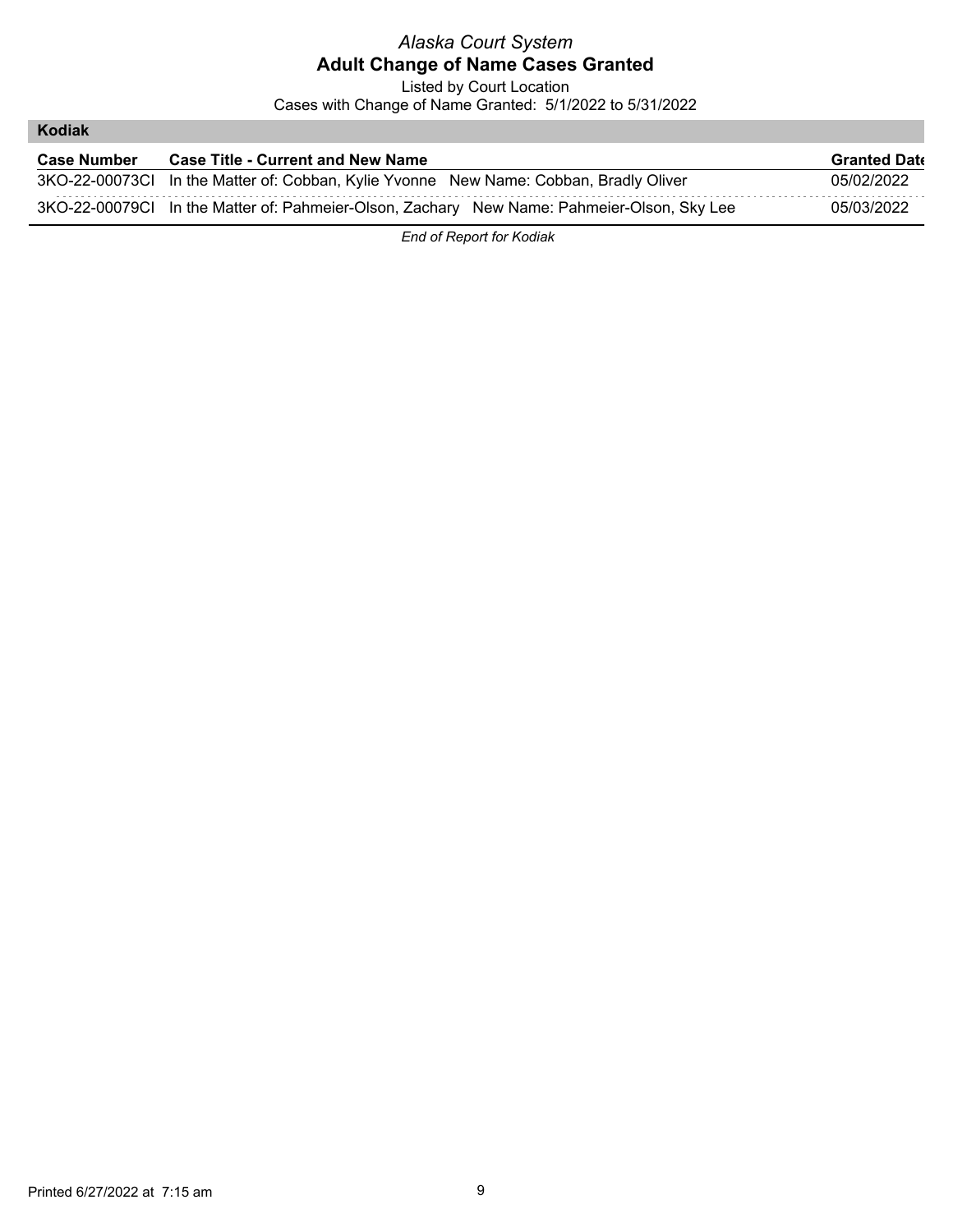Listed by Court Location

Cases with Change of Name Granted: 5/1/2022 to 5/31/2022

#### **Kotzebue**

| <b>Case Number</b> | <b>Case Title - Current and New Name</b>                                                                           | <b>Granted Date</b> |
|--------------------|--------------------------------------------------------------------------------------------------------------------|---------------------|
|                    | 2KB-22-00062Cl In the Matter of: Viveiros-Gallahorn, Gertrude Maggie New Name: Viveiros-Gallahorn, Gert 05/31/2022 |                     |

*End of Report for Kotzebue*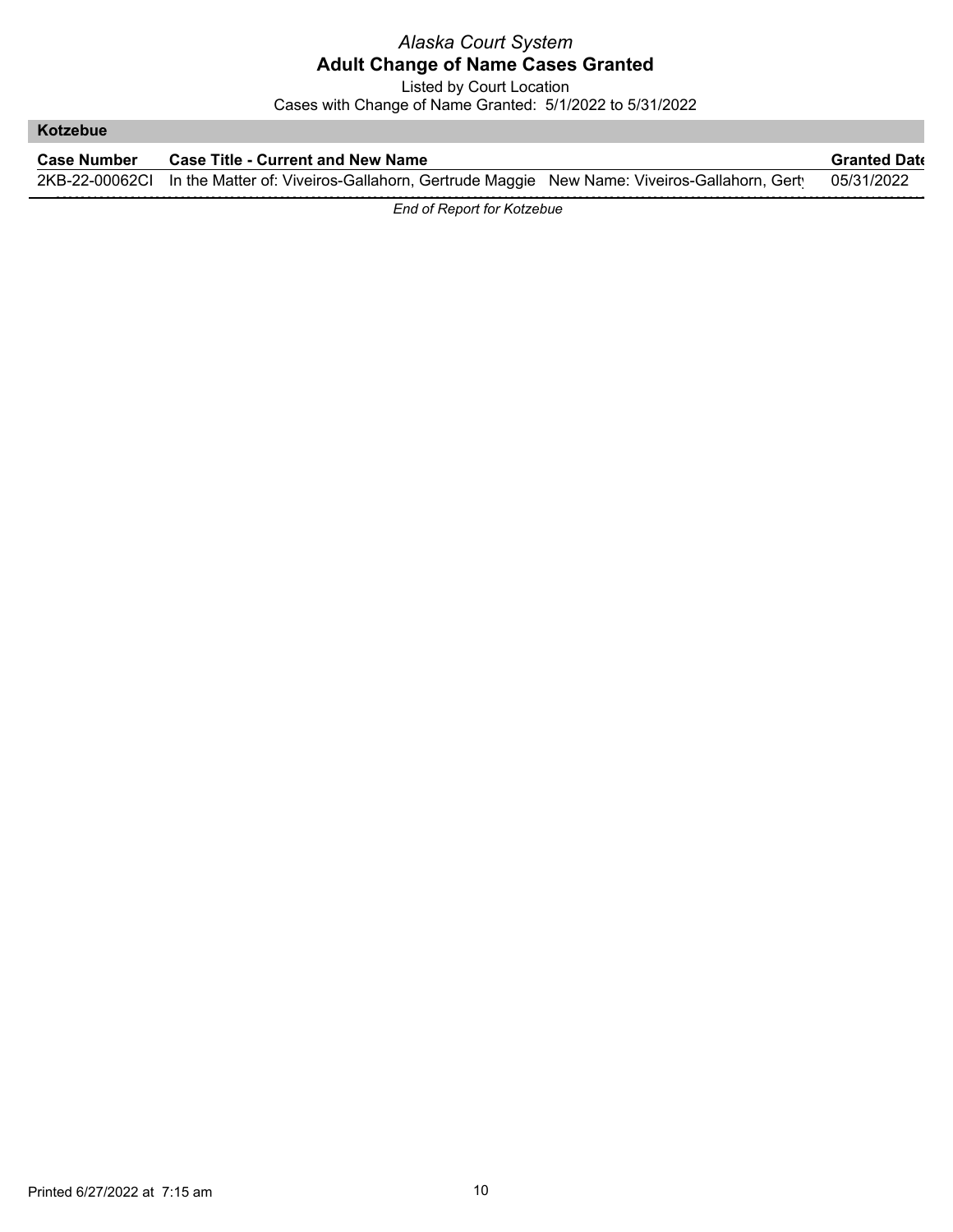Listed by Court Location

Cases with Change of Name Granted: 5/1/2022 to 5/31/2022

#### **Palmer**

| <b>Case Number</b> | <b>Case Title - Current and New Name</b>                                              | <b>Granted Date</b> |
|--------------------|---------------------------------------------------------------------------------------|---------------------|
|                    | 3PA-22-01031Cl In the Matter of: Hirschman, Frederick New Name: Hirschmann, Frederick | 05/25/2022          |
|                    | 3PA-22-01078Cl In the Matter of: McSorley, Theresa JoyLynn New Name: JoyLynn, Theresa | 05/25/2022          |

*End of Report for Palmer*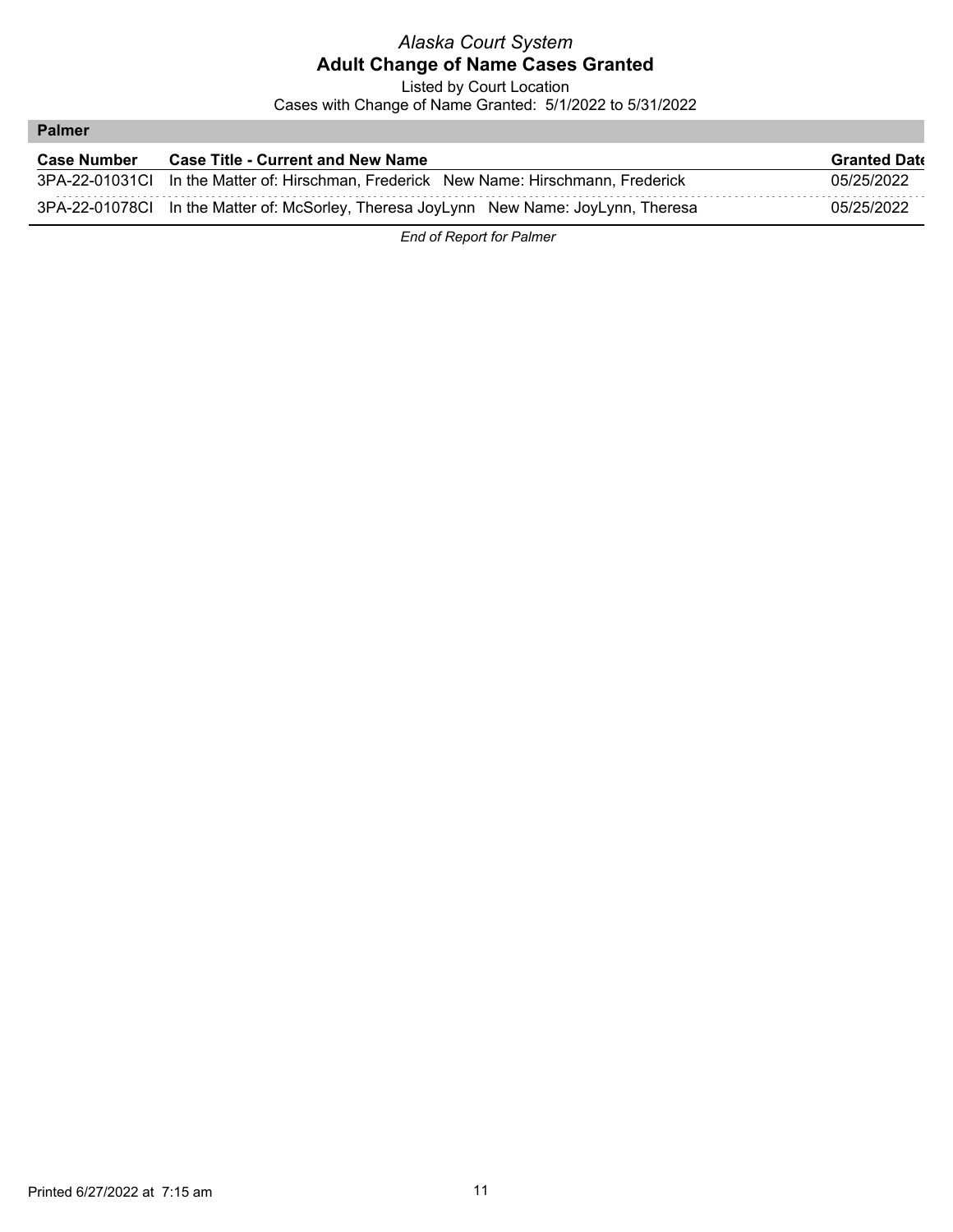Listed by Court Location Cases with Change of Name Granted: 5/1/2022 to 5/31/2022

# **Petersburg Case Number Case Title - Current and New Name Granted Date Granted Date** 1PE-22-00020CI In the Matter of: Seludo, JC Marie New Name: Seludo, JC Marie Vales 05/20/2022

*End of Report for Petersburg*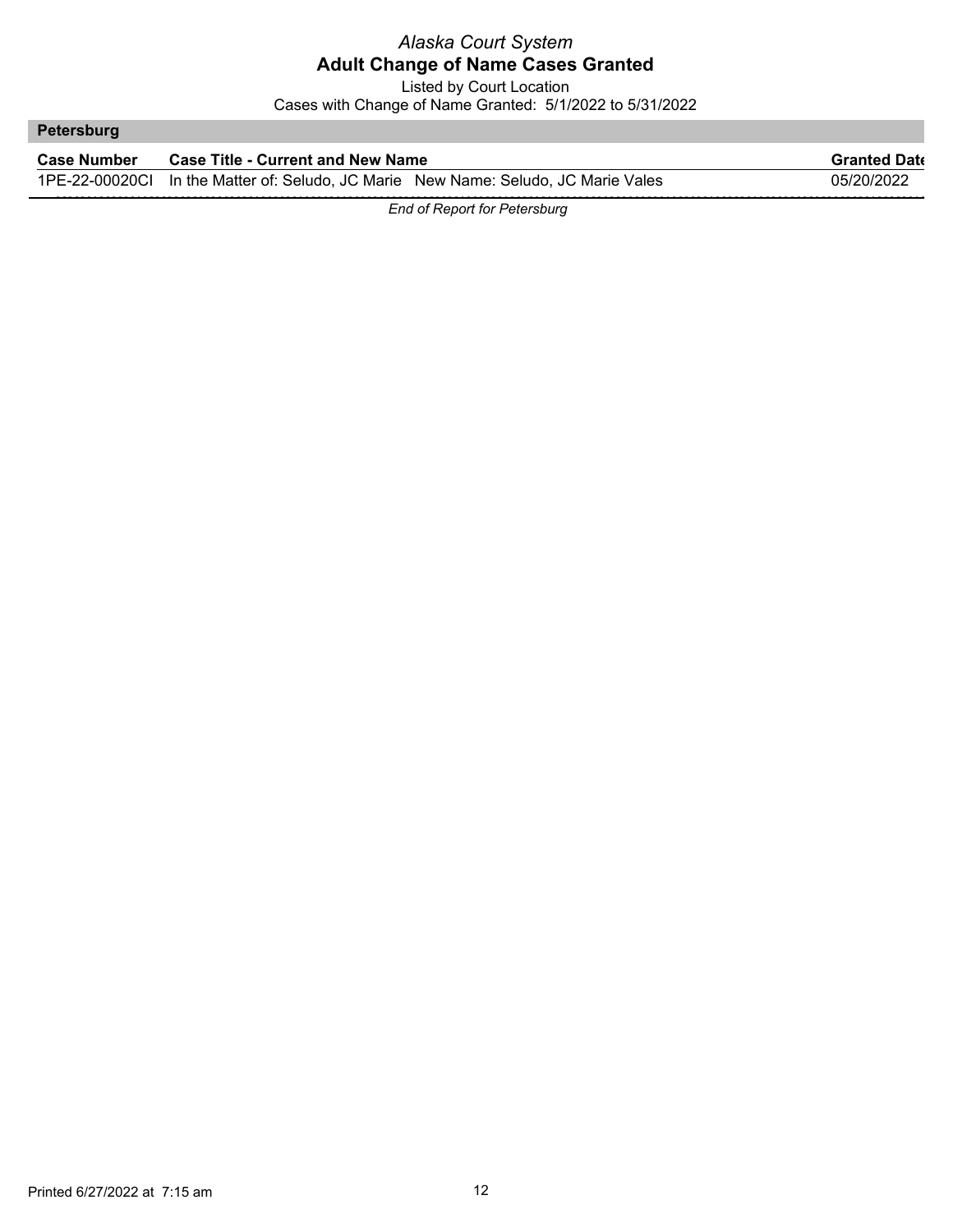Listed by Court Location

Cases with Change of Name Granted: 5/1/2022 to 5/31/2022

#### **Prince of Wales**

| <b>Case Number</b> | <b>Case Title - Current and New Name</b>                                           | <b>Granted Date</b> |
|--------------------|------------------------------------------------------------------------------------|---------------------|
|                    | 1PW-22-00036Cl In the Matter of: Grant, Stephen Ray New Name: Shapley, Stephen Ray | 05/25/2022          |

*End of Report for Prince of Wales*